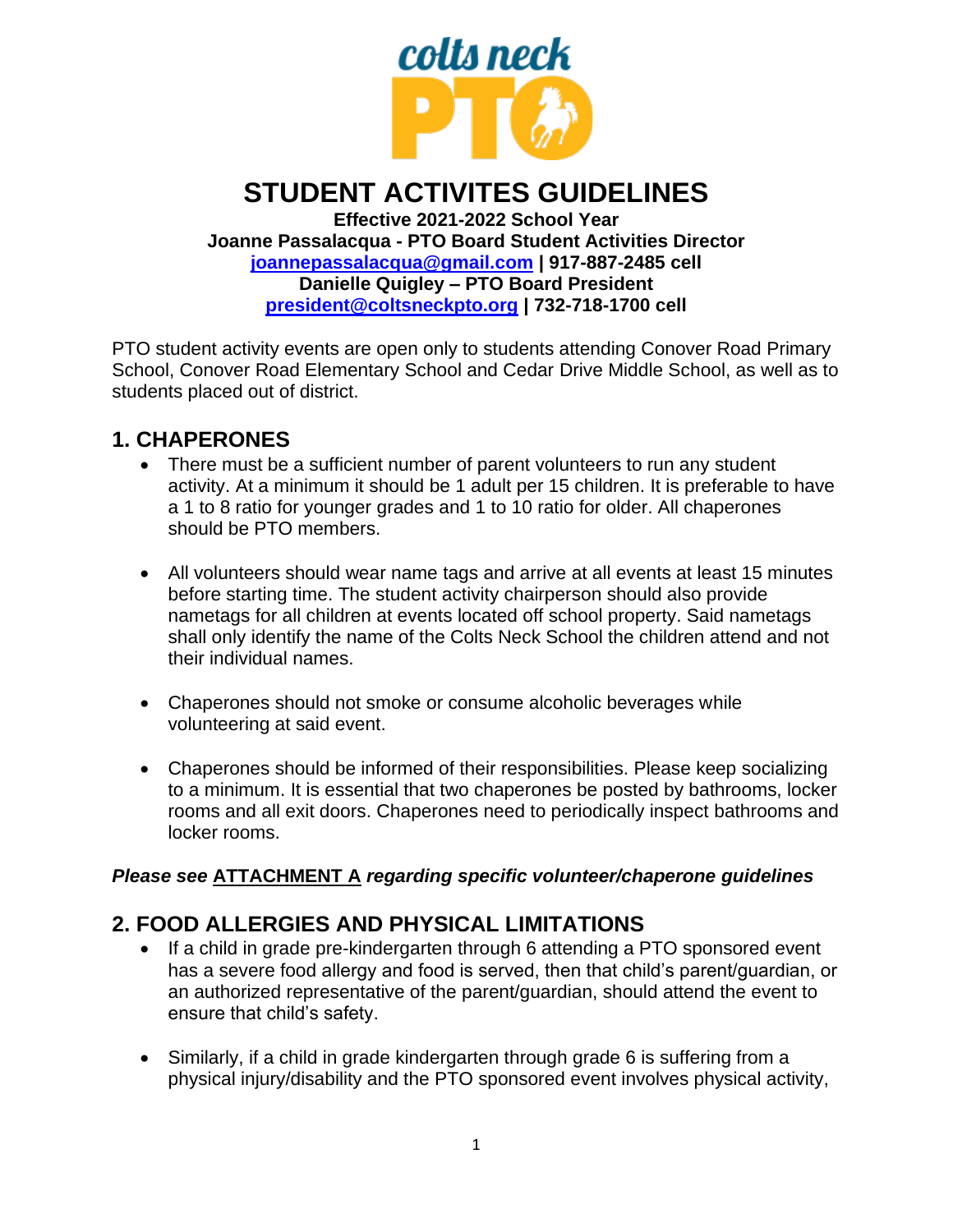then that child's parent/guardian or an authorized representative of the parent/guardian will be asked to attend the event to ensure that child's safety.

## **3. EVENT DATE AND LOCATION**

- When you have met with your committee and have a date, time and location for your event please contact the Student Activities Director for approval. She will also ensure that date is put on school calendars.
- If the event will be located at one of the Colts Neck Schools, please contact Student Activities Director as soon as possible. Let her know the date and time, location (school and room requested) and type of event and she will put the request into the Business Office for review. You will receive confirmation once it has been approved by the Business Office.
- When date/location is approved, please notify the building principal.

### **4. BACKPACK FLYERS and OTHER COMMUNICATION**

- The event should be announced via virtual flyer/email a minimum of two weeks before the event. All flyers must contain the PTO logo which is found under "Forms" on PTO website. Flyers must be approved by the Student Activities Director. You may email them to [studentactivities@coltsneckpto.org.](mailto:studentactivities@coltsneckpto.org) She will then forward flyer to webmaster for posting on the CNPTO newsletter/website.
- Additional communication about your event (reminders about permission slips, need for volunteers or other help, etc.) will need to be put into the bi-weekly PTO newsletter which goes out every other Wednesday morning. Email request to the Student Activities Director at [studentactivities@coltsneckpto.org](mailto:studentactivities@coltsneckpto.org) **by the prior Friday** and she will have it put into the newsletter. Bulk emails will only be sent out on an urgent basis. If you do require a bulk email, send the email request to the Student Activities Director.

#### **5. PERMISSION SLIPS**

• All permission slip notices for student activity events must contain the wording below. Furthermore, **no child may attend** any such event **unless the permission slip is properly signed by a parent/guardian** and a telephone number where that parent/guardian may be contacted during the event is listed. If there is a designated driver, that name and phone number must be indicated.

<sup>•</sup> The wording below must be included on the PTO permission slip:

*As the parent or legal guardian of the child named above, I hereby give my full consent and approval for my child to participate in (Name of Event). In addition, I do hereby waive, release and hold harmless the Colts Neck PTO, its officers, teachers and volunteers for any injury that my child may suffer in the course of participation in the designated activities. In the case of serious accident or illness, I request to be contacted at the telephone number listed above. If I am unreachable, you are authorized to treat my child according to standard emergency procedures.*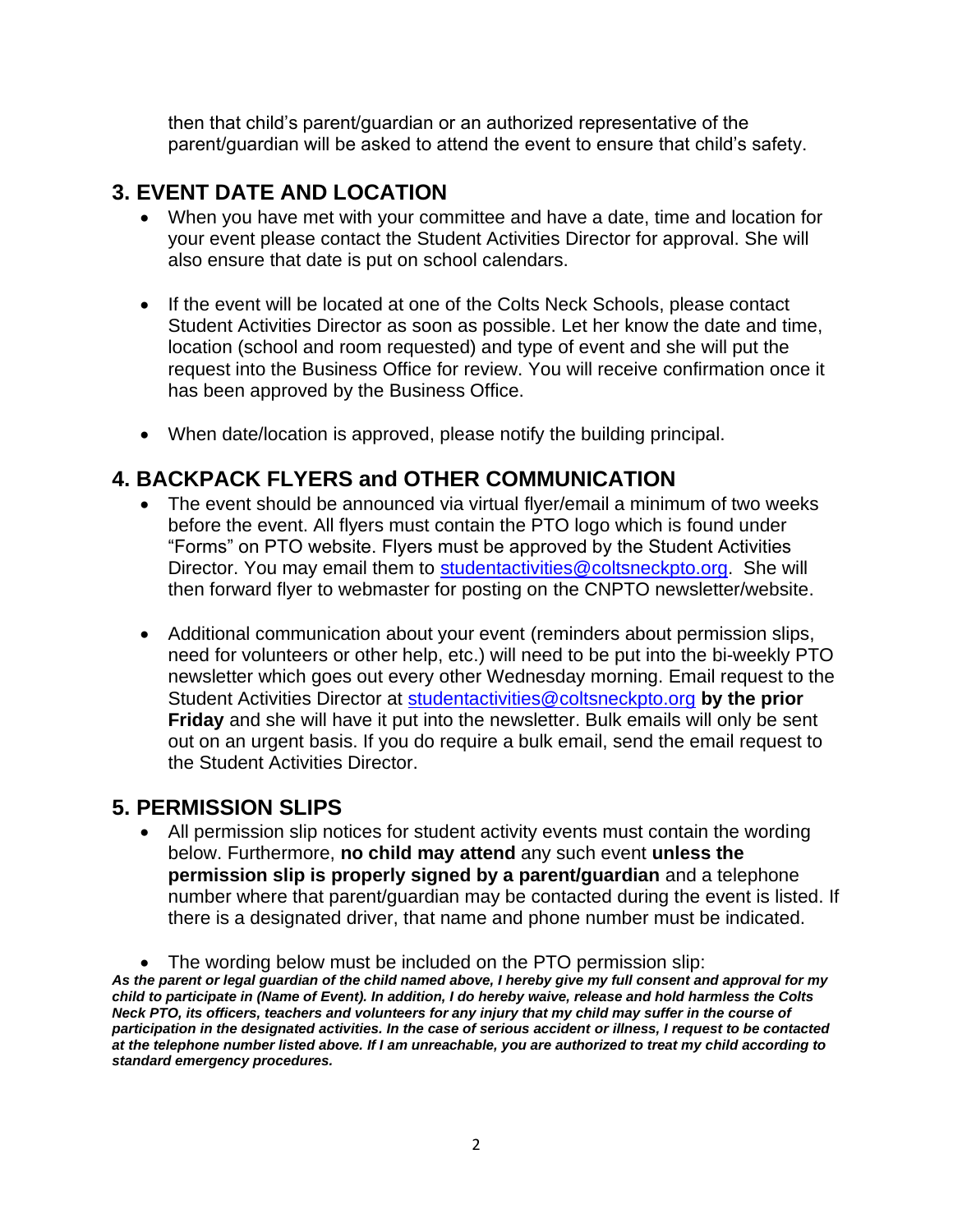- A blank PTO permission slip can be downloaded from the PTO website under "FORMS." Please see **PTO Permission Slip, ATTACHMENT B** for an example.
- A permission slip must be provided for every child. There can be no exceptions.

## **6. SIGN-IN/SIGN-OUT SHEETS**

You will need to create a spreadsheet of all permission slips and monies received for each student. This should also be used as a sign in and sign out sheet for the event. Every student **must have a completed permission slip and must be signed in and out.** The sheets must be reviewed at the end of the night to insure all children are accounted for. If a child is not signed-out, the parent must be called to insure the safety of the child. All completed sign in/sign out sheets should be kept in the PTO Binder.

# **7. CONTRACTS**

- All contracts concerning PTO events **must be approved and signed by the Student Activities Director** or the President. Please refer to the **PTO Expenses and Monies Received Guidelines, ATTACHMENT C** for further details about the contract policy as well as other financial policies.
- Any company contracted to provide services for any PTO sponsored event must be properly licensed in the State of New Jersey. The Student Activities Director must receive a copy of said license. The PTO shall have the discretion to request background checks for any employee of a company, contracting with the PTO, who will attend a PTO sponsored event.
- No deposit checks will be sent without a written contract and Vendor Payment Form (found on PTO website under "FORMS"). Student Activity Director must sign both.
- Final payments (which are usually due the day of the event) must also be requested using the Vendor Payment Form. Final payments must be done with a PTO check.

### **8. BUDGETS**

- Please adhere to your budget. The PTO is not responsible for any overages.
- Any expense over \$500 must be approved by Student Activities Director prior to purchase.
- All expenses need to be sent to the Students Activities Director for approval **prior to reimbursement** by completing a Reimbursement Worksheet (found on PTO website under "FORMS"). You should indicate if you had any supplies or services donated and their approximate value. All expenses should be submitted within one week of the event.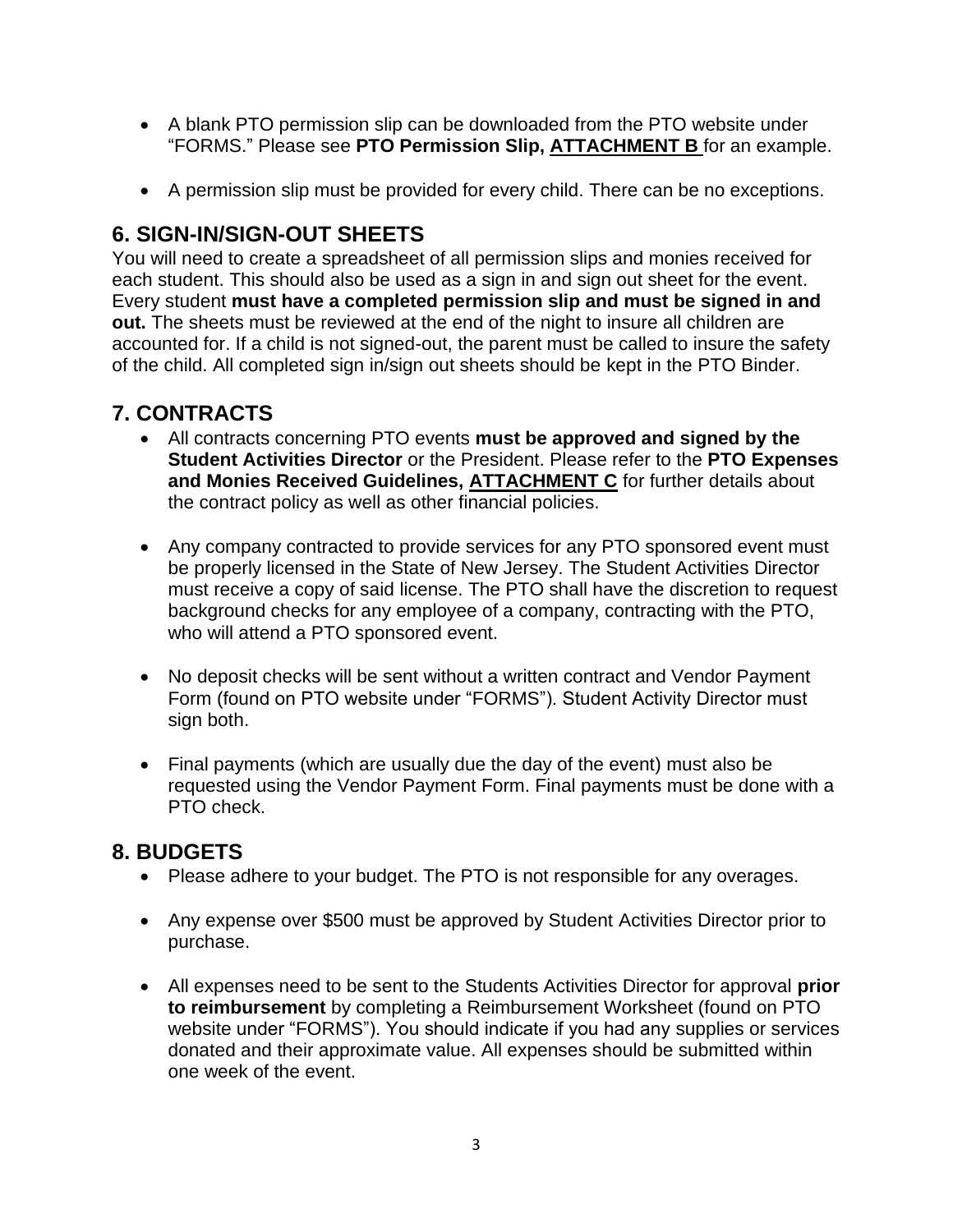- A Monies Received Report (found on PTO website under "FORMS") must be submitted to the Assistant Treasurer within 2 days of the event.
- As a general rule, the PTO does not tip at these events. If you feel it is absolutely necessary then it must be preapproved. Please submit all requests to Student Activity Director prior to the event.
- Please try to collect an amount similar to the previous year (typically around \$15) per event. If this is not possible, please review with Student Activities Director prior to the event. It is **not necessary** to provide a memento for each event i.e. T-shirt. Absolutely, no gift cards/lottery cards are to be given to students.

### **9. BEHAVIORAL ISSUES**

- In all instances, the chaperones, the student activity coordinator and the administrator may use discretion in handling behavioral issues.
- In the event a chaperone at a PTO sponsored event witnesses a child acting in an inappropriate, non-violent manner, or is informed that the child acted in such manner, then the chaperone should address the child, inform the child that the behavior is inappropriate, and warn the child that if the inappropriate behavior continues, then the child will be removed from the activity. To ensure that the child understands, the chaperone should have the child repeat these instructions. The chaperone should then continue to closely supervise that child. If the inappropriate behavior continues, then the activity chairperson should be notified as well as the administrator, if present. The child may be removed from the activity and their parent or guardian should be contacted to pick up the child.
- In the event the inappropriate behavior is violent in nature, the child may not be given a warning, but may be immediately removed from the activity and their parent or guardian should be notified.
- If a chaperone notices that a child is upset, the activity chairperson should be notified.
- Building principal must be contacted 24 to 48 hours prior to the actual event to determine if there are any children that are unable to attend the event due to school disciplinary issues. The school should have already contacted the parents of the child but we need to be aware of any situations.

### **10. EMERGENCY/EVACUATION PLAN**

• If authorities are contacted for any reason during a PTO sponsored event whether on or off premises, then a chairperson for the event, or their designee, must contact the following: **Student Activities Director PTO President Superintendent - 732-946-0055 x4104**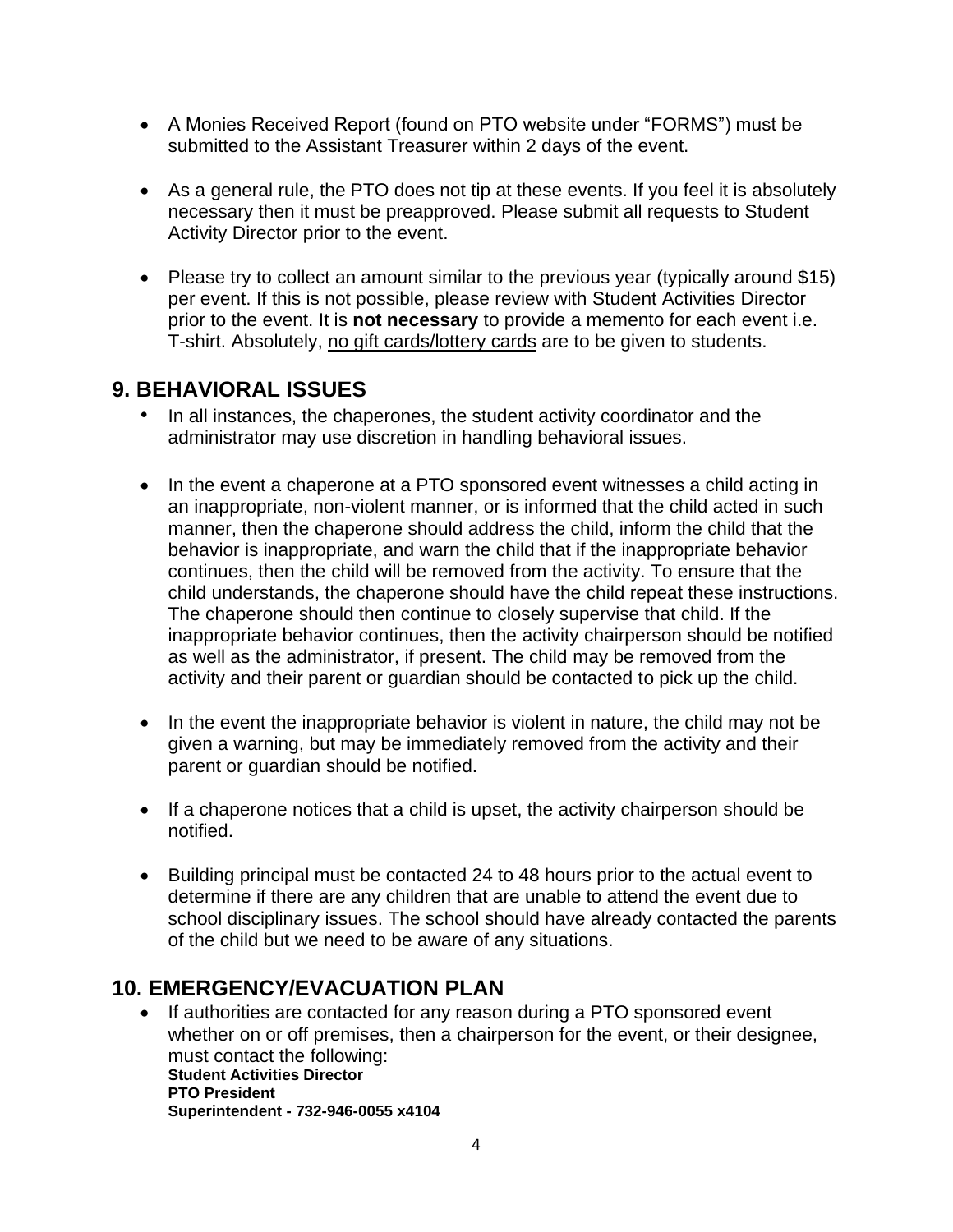- In the event the building needs to be evacuated, the student activity chairperson should keep the sign-in sheets with them at all times. These need to be used in order to take a roll call once the students have safely left the building. Each chaperone should be given one sheet of names. They are to gather those children and keep them with them until the authorities release the children to their parents. All children need to be signed out.
- Prior to leaving the building the student activity chairperson should check all hallways and bathrooms to make sure the building is properly evacuated.

## **11. CELL PHONE POLICY**

- Cell phones are not permitted at PTO sponsored events. If a child is using a cell phone the phone will be confiscated until the end of the event. This includes using the phone for picture taking, texting etc. NO CELL PHONES just like in school.
- For older grades an announcement should be made at the beginning of the event alerting children to the policy.

### **12. PTO BINDER**

- You should have received a PTO binder with information about your grades student activities. Please be sure to keep copies of all your documents, flyers, financial forms and event paperwork in this binder. This will be helpful for the next chair to see what has been done in the past.
- Please fill out the **Event Recap Form ATTACHMENT D**. Keep a copy with your PTO Binder and forward a copy to the Student Activities Director.

**FINAL NOTES** – Call the Student Activities Director with ANY questions and/or suggestions. It would be helpful, if you could come to a PTO meeting after your event to talk about it.

*Refer to* **ATTACHMENT E** *for a quick summary of the most important Student Activity Guidelines and for Planning Procedures.*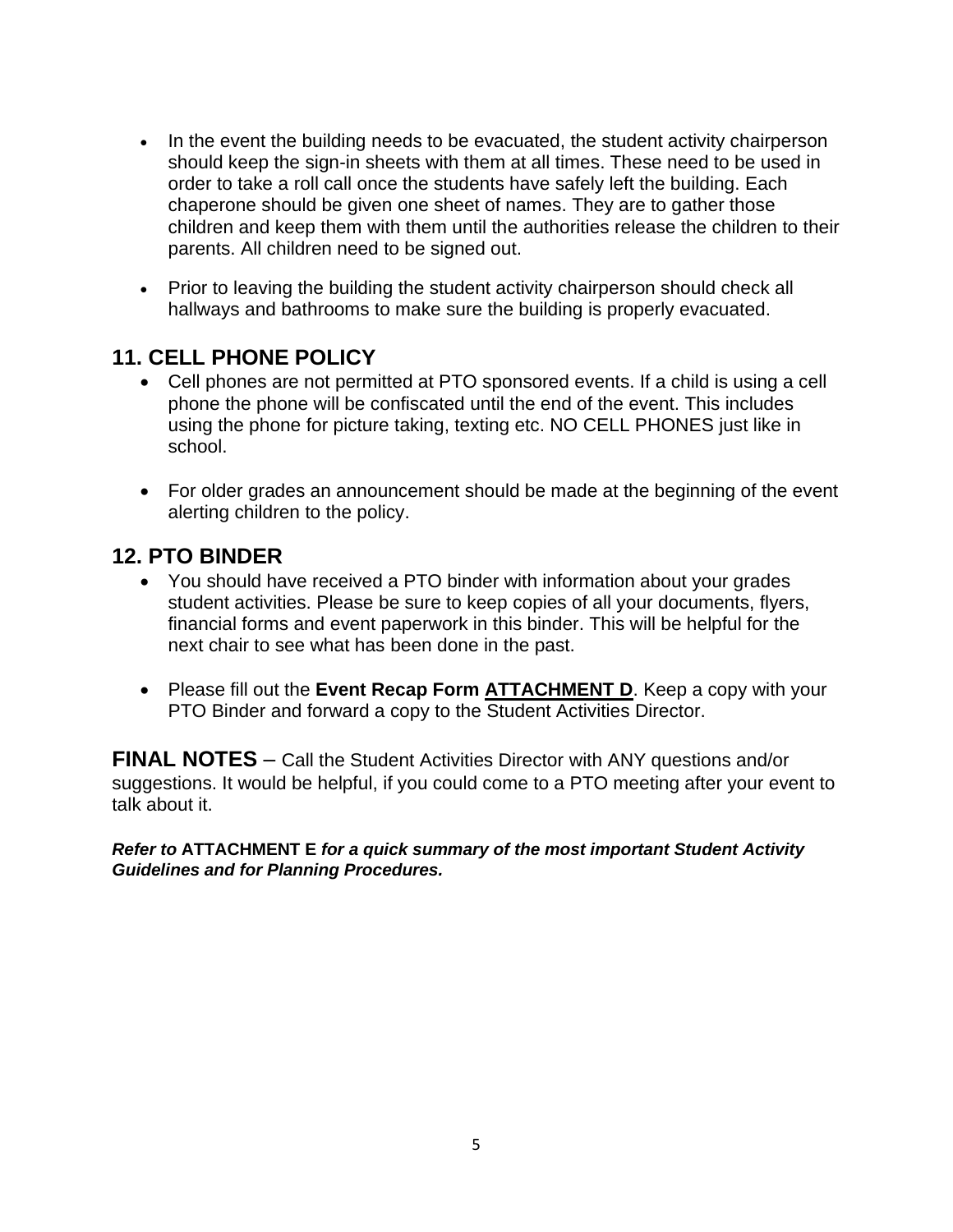# **ATTACHMENT A**

# **PARENT VOLUNTEER GUIDELINES FOR STUDENT ACTIVITIES**

• Parent volunteers are needed at various student activities to help run the event.

• The number of volunteers needed is determined by the Chairperson of the event. In planning the event determine how many volunteers you need at each station, handling sign in/out, food, monitoring bathrooms etc. Planning in advance is the key here.

• The first volunteers that must be utilized are the parents who registered via the PTO website. Prior to the event the chair will contact all volunteers to determine who will be able to assist with the event.

• After that if any additional volunteers are needed the volunteers will be selected based on parents that indicated they wish to volunteer on the permission slip (MEMBERS ONLY). The order in which the permission slips are received is how those parents will be selected. It is somewhat of a "first come, first serve" system.

• If you have more volunteers than you need for the event let the volunteers know that they are not needed at this time but they should be the first people called if any additional volunteers are needed for the next event.

• As a general rule it is better to have too many volunteers than not enough volunteers so always cover yourself and have a few extra volunteers at the event. Many times there will be volunteers that have to cancel at the last minute or are no-shows etc.

• On the flip side you don't want so many volunteers that they are standing around with nothing to do, then everyone will start socializing and they tend to forget about the children they are there to chaperone.

• The ratio of chaperones to children should be 1 to 8 for the younger grades and 1 to 10/15 for the older grades.

• All entrances/exits/bathrooms should be covered by chaperone.

• If you have any questions about the above guidelines, contact the Student Activities Director for assistance.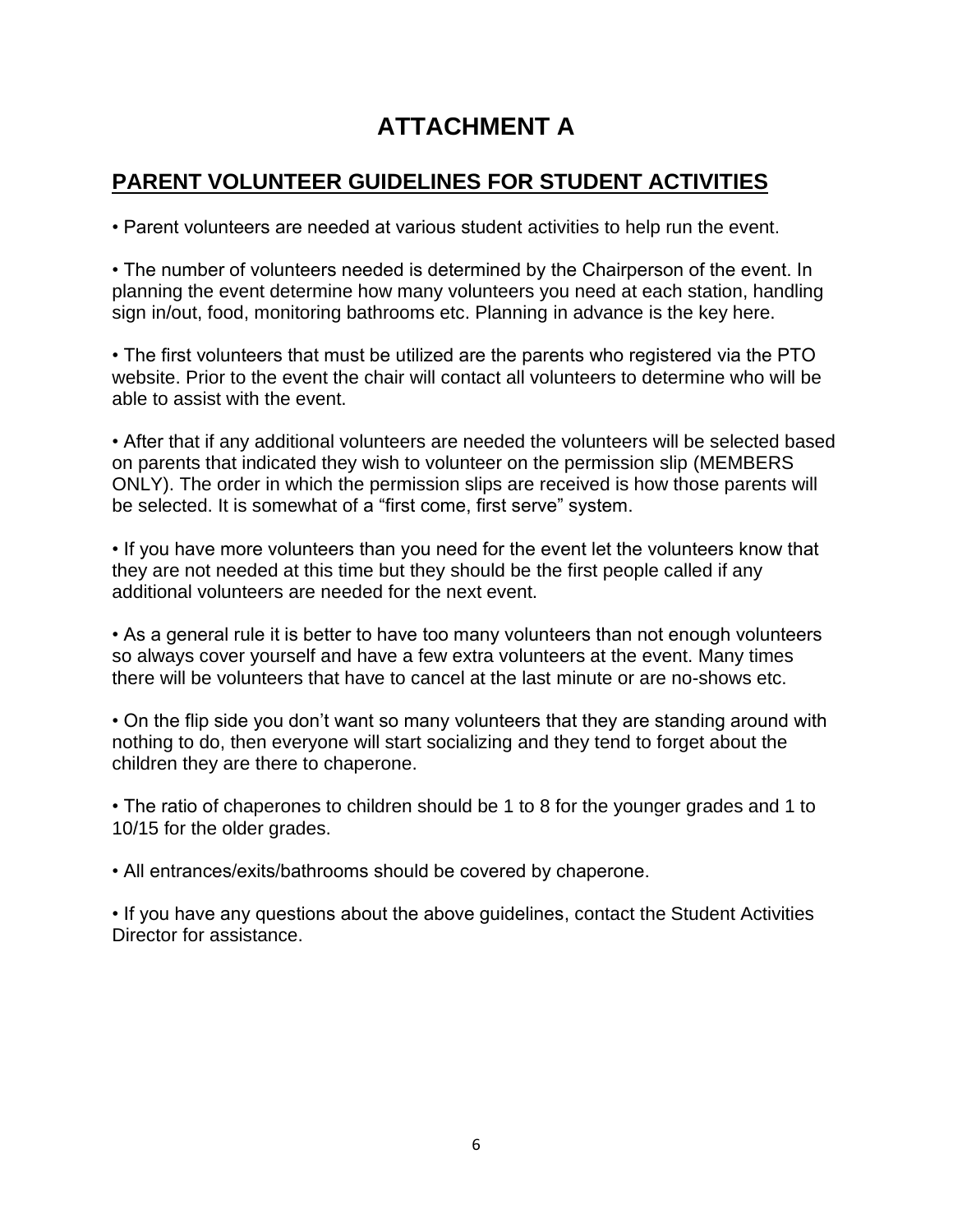

Name of Child:  $\Box$ 

Homeroom Teacher:\_\_\_\_\_\_\_\_\_\_\_\_\_\_\_\_\_\_\_\_\_\_\_\_\_\_\_\_\_\_\_\_\_\_\_\_\_\_\_\_\_\_\_\_\_\_\_\_\_\_\_\_\_

Name of Parent/Guardian:  $\Box$ 

Telephone Number Where Parent/Guardian Can be Reached During Event:

As the parent or legal guardian of the child named above, I hereby give my full consent and approval for my child to participate in  $\blacksquare$ addition, I do hereby waive, release and hold harmless the Colts Neck PTO, its officers, teachers and volunteers for any injury that my child may suffer in the course of participation in the designated activities. In the case of serious accident or illness, I request to be contacted at the telephone number listed above. If I am unreachable, you are authorized to treat my child according to standard emergency procedures. Does your child have any dietary restrictions? If yes, please explain:

\_\_\_\_\_\_\_\_\_\_\_\_\_\_\_\_\_\_\_\_\_\_\_\_\_\_\_\_\_\_\_\_\_\_\_\_\_\_\_\_\_\_\_\_\_\_\_\_\_\_\_\_\_\_\_\_\_\_\_\_\_\_\_\_\_\_\_\_\_\_

\_\_\_\_\_\_\_\_\_\_\_\_\_\_\_\_\_\_\_\_\_\_\_\_\_\_\_\_\_\_\_\_\_\_\_\_\_\_\_\_\_\_\_\_\_\_\_\_\_\_\_\_\_\_\_\_\_\_\_\_\_\_\_\_\_\_\_\_\_\_

\_\_\_\_\_\_\_\_\_\_\_\_\_\_\_\_\_\_\_\_\_\_\_\_\_\_\_\_\_\_\_\_\_\_\_\_\_\_\_\_\_\_\_\_\_\_\_\_\_\_\_\_\_\_\_\_\_\_\_\_\_\_\_\_\_\_\_\_\_\_

\_\_\_\_\_\_\_\_\_\_\_\_\_\_\_\_\_\_\_\_\_\_\_\_\_\_\_\_\_\_\_\_\_\_\_\_\_\_\_\_\_\_\_\_\_\_\_\_\_\_\_\_\_\_\_\_\_\_\_\_\_\_\_\_\_\_\_\_

If your child has a health condition, including a severe allergy or special need, a parent or guardian must be in attendance at the event.

I understand that this event will be governed by the disciplinary guidelines set forth in the PTO Student Activity Procedures, a copy of which is available on the PTO website (www.coltsneckpto.org).

Name of Parent/Guardian

Signature of Parent/Guardian\_\_\_\_\_\_\_\_\_\_\_\_\_\_\_\_\_\_\_\_\_\_\_\_\_\_\_\_\_\_\_\_\_\_\_\_\_\_\_\_\_\_\_\_\_\_

Please check if you wish to volunteer during the event (PTO-members only). \_\_\_\_\_\_ (You will be notified if needed.)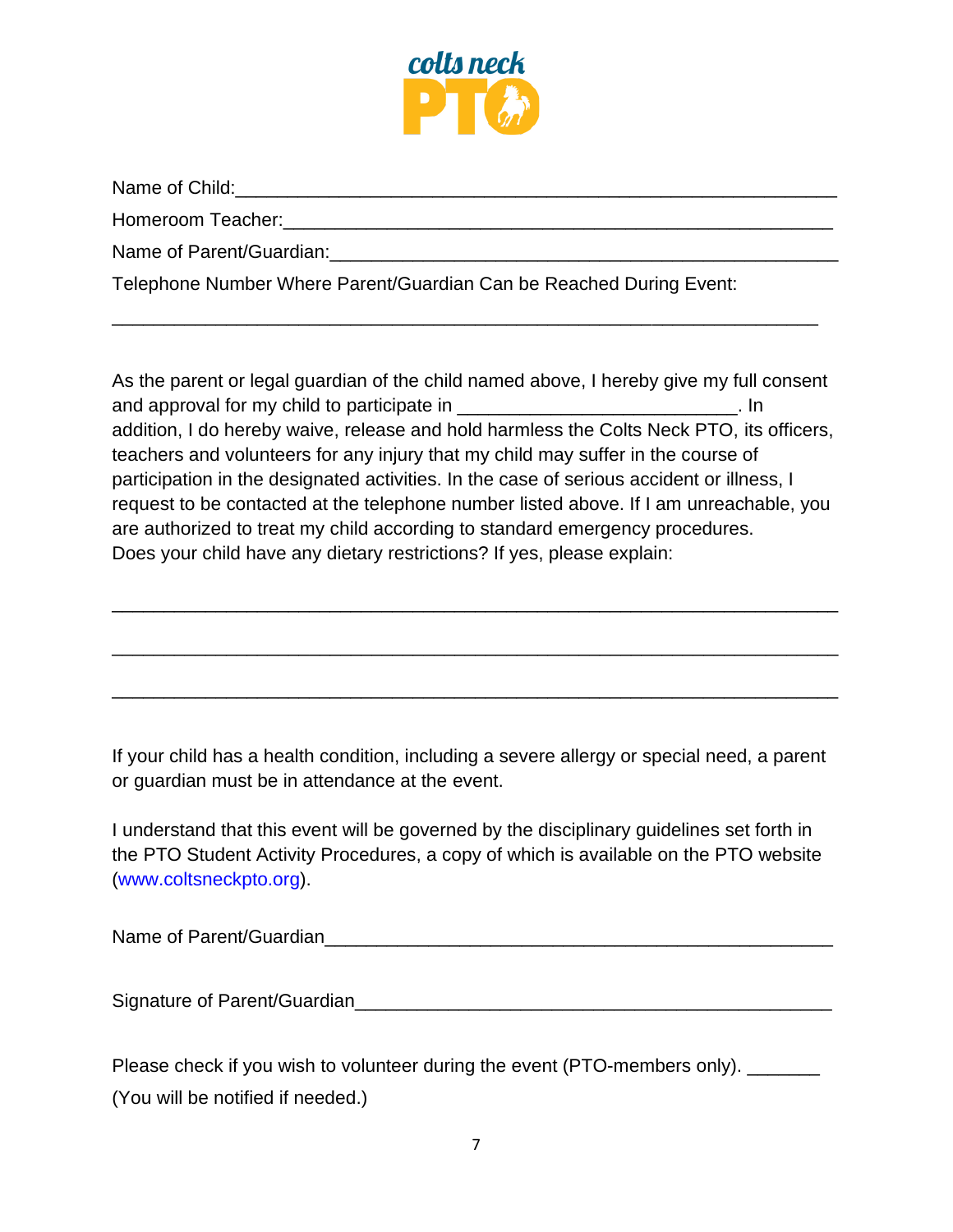

The Colts Neck PTO is dedicated to supporting the education of students and promoting student support and enrichment in Cedar Drive Middle School, Conover Road Elementary School, and Conover Road Primary School.

#### *Each committee must spend within its allotted budget and in a judicious manner.*

**TAX EXEMPT:** The Colts Neck PTO is a non-profit, tax-exempt organization. We do not pay sales tax on goods and services purchased for the PTO. **When you are making purchases, you will need a Form ST-5 to give to the vendor, which includes our exempt organization permit number. The form will prevent us from being charged sales tax and can be used in stores and online.** Please use this form when making purchases ONLY on behalf of the PTO. All personal purchases must be in a separate transaction. If you need a copy of the form, please contact the Treasurer. (Please see attached list for policy of some local stores.)

If a store refuses to eliminate the sales tax from a PTO purchase, even with our TE certificate, then the purchase may have to be paid for directly with a PTO check or credit card. Exceptions can be made at vendors (such as warehouse stores) who don't accept tax-exempt forms. In cases such as this, please get approval from your PTO executive board contact before making the purchase.

If you make a purchase for a PTO event without using the tax-exempt form (or getting prior approval) then we cannot reimburse you for the tax portion of the purchase.

**PURCHASES:** When buying goods and services above **\$500**, the PTO recommends that you receive two competitive estimates before purchasing, at a minimum of every 2 years. If changing an existing vendor, get the approval of your PTO EB member before committing to the purchase.

When making buying decisions, we strongly encourage you to:

- 1. Check the PTO Directory and Newsletter/Website for businesses that advertise with us.
- 2. Use a business that has supported the PTO in the past and intends to do so in the future. (Contact the PTO Fundraising Director for details.)
- 3. Use a business located in Colts Neck.
- 4. Contact the previous year's Committee Members for vendor suggestions.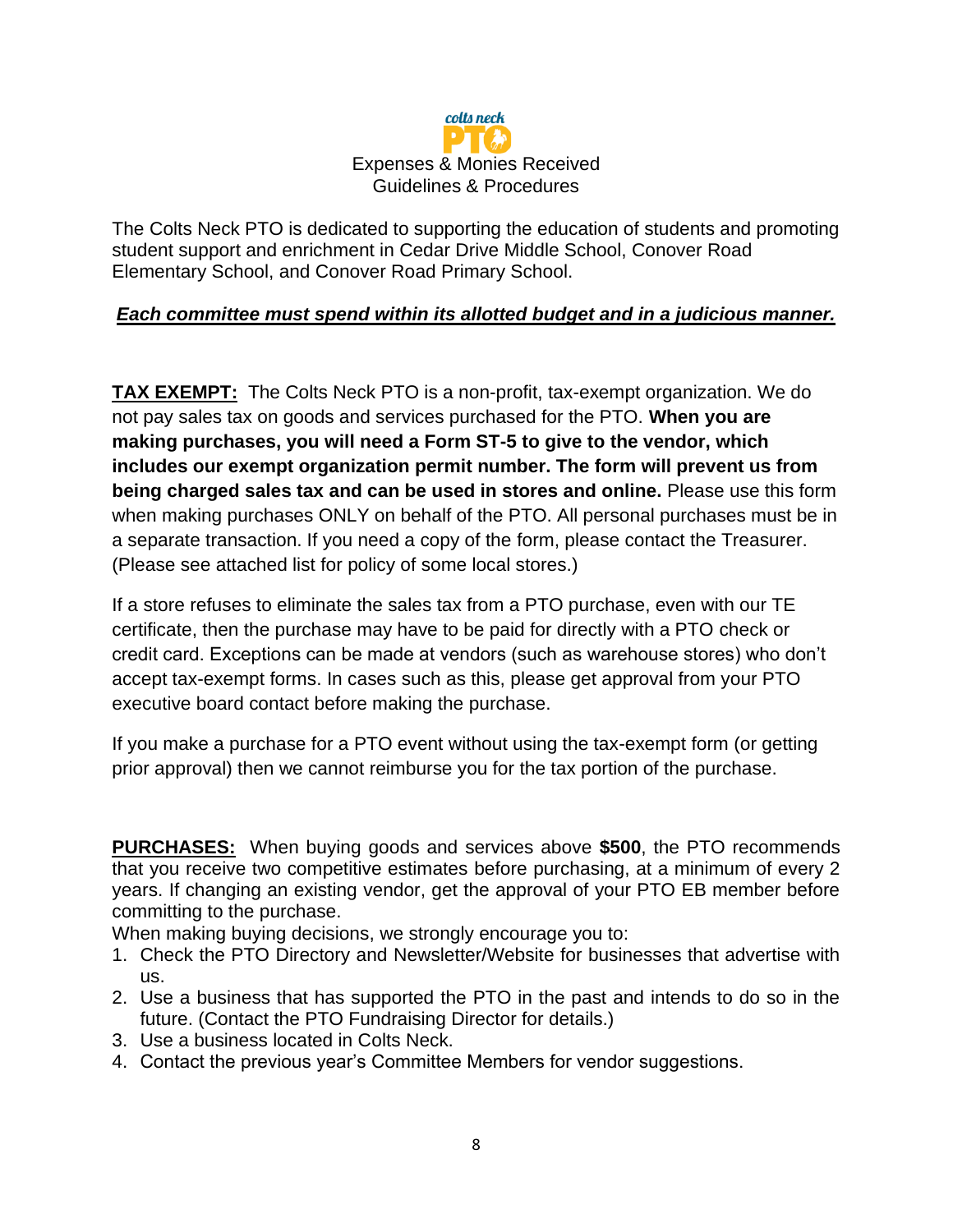Any single expenditure \$500 or above must be paid directly to the vendor. Do not spend your own money and submit for reimbursement. Submit an invoice and Vendor Payment Form (see below) to your Executive Board Contact, who will approve and pass them along to the Treasurer to issue a check to the vendor.

Purchases less than \$500 can be paid by you, in which case you will be reimbursed (see below). Gift cards/lottery tickets will NOT be reimbursed. Alternately, an invoice and Vendor Payment Form can be submitted to your Executive Board Contact, so the Treasurer can pay the vendor directly.

**CONTRACTS**: In some situations, contracts must be entered into, and will require prior approval by an Executive Board member. Contracts under \$2,500 **MUST** be reviewed and approved by your Executive Board Contact, the President, **or** the Vice President. ANY contract over \$2,500 **MUST** be reviewed and signed by the President or Vice President **and** the Executive Board Contact, in accordance with the PTO By-Laws.

**PROCEDURE FOR DIRECT PAYMENT OF VENDOR INVOICES:** In order for a vendor to be paid, the Vendor Payment Form must be filled out (a copy is available on the PTO website under the "Forms" tab or an Excel version can be emailed to you). Fill out **ALL** the information. It is especially important to itemize your invoices by vendor. One form should be completed for each separate vendor that must be paid. Attach all **original** invoices/bills to the worksheet and verify the total on the worksheet to your receipts. *The worksheet must be signed by your Executive Board Contact for approval and accuracy*. The board member will then submit this form to the Treasurer for payment. The Treasurer will issue a check directly to the vendor. Please submit all invoices within one week of the event. Vendor payment requests cannot be made after June 30.

**PROCEDURE FOR REIMBURSEMENT:** In order to be reimbursed for expenses, the Reimbursement Worksheet must be filled out (a copy is available on the website under the "Forms" tab or an Excel version can be emailed to you). Fill out the name of the Committee, the name and address of the member to be reimbursed, whether you'd like your check delivered via mail, sent home with your child, or you will pick it up, and itemize your receipts by vendor and category. Attach all **original** receipts to the worksheet and verify the total on the worksheet to your receipts. *The worksheet must be signed by your Executive Board Contact for approval and accuracy*. The board member will then submit it to the Treasurer for payment. The Treasurer will issue a check. Please submit all expenses within one week. Reimbursement requests cannot be accepted after June 30.

**NOTE**: **All expenses for your event must be paid through the PTO checking account. Do Not Deduct Expenses From The Start-Up Money Or From Monies Collected. You will need to fill out a reimbursement worksheet, as explained above.**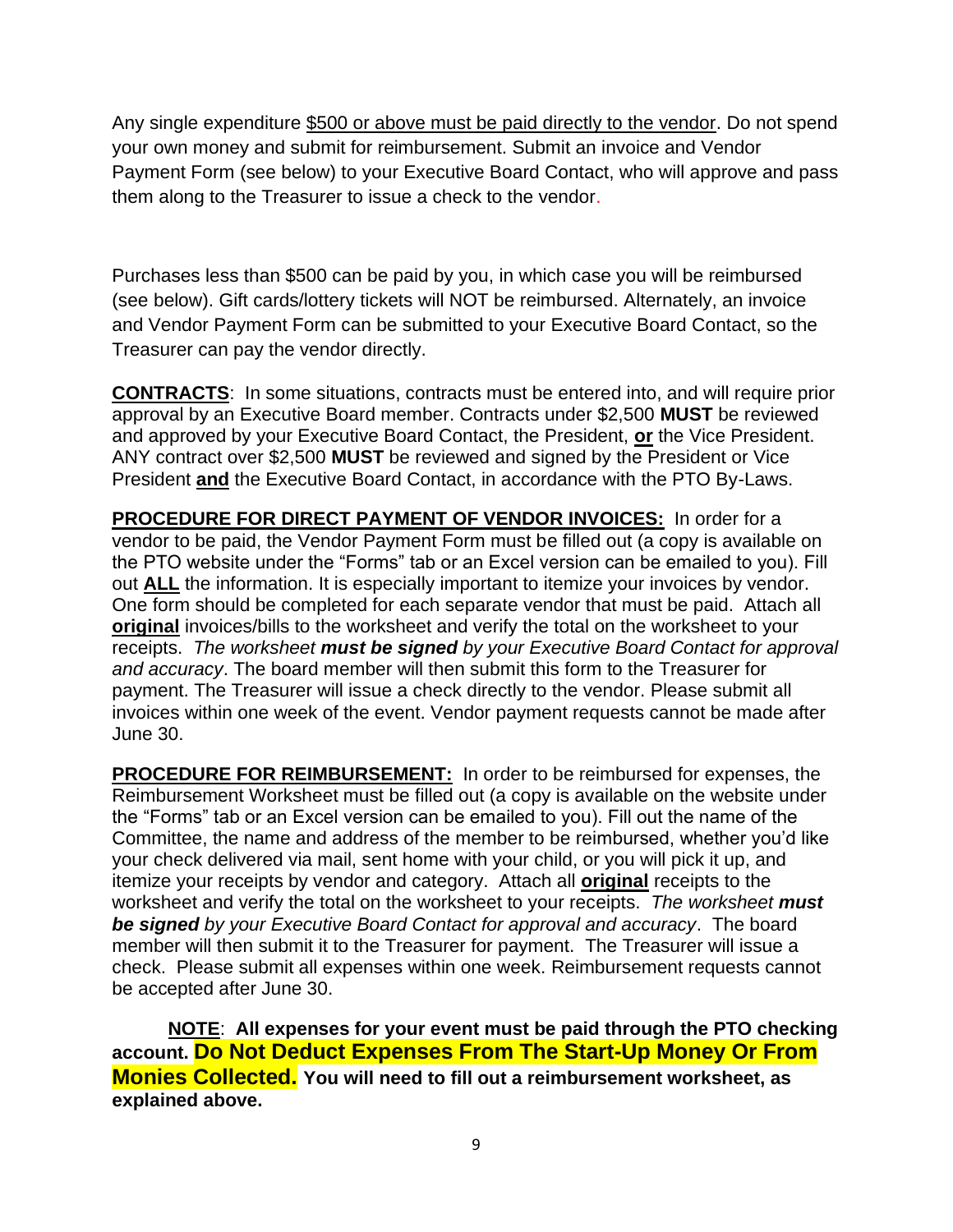**NOTE: The PTO DOES NOT reimburse tips without prior approval from the President or Vice President, as well as the Treasurer. NO EXCEPTIONS will be made. Requests must be submitted to the Executive Board Contact who will submit it to the President or Vice President and the Treasurer. The PTO DOES NOT reimburse gift cards/lottery tickets. Please DO NOT purchase these for events.**

**PROCEDURE FOR MONIES RECEIVED:** The Colts Neck PTO is required by its auditors to keep a detailed accounting of all monies received. This means that all events and activities that receive money must keep a record of all cash and each check collected. For student activities and fundraising events, please keep a list of attendees and payment received from each attendee. This must be submitted to the Assistant Treasurer as part of the Monies Received report and should reconcile with the monies submitted for deposit.

After an event, you must fill out and sign the Monies Received Report (a copy is on the PTO website under the "Forms" tab or an Excel version can be emailed to you), detailing cash and check amounts and submit to your Executive Board contact to approve. After EB approval, submit the form, all monies, and any cash boxes to the Assistant Treasurer within two days after the event or activity. If payments are received in advance of the event, please give it (with a completed Monies Received Report) as you collect it so it can be deposited in a timely manner and be included in that month's Treasurer's Report.

Do not leave deposits for the Assistant Treasurer in her mailbox, porch, etc. All deposits must be handed to her directly to avoid loss.

*Checks:* When submitting checks, the following details must be included on the Monies Received Report: name, check #, amount of check, and total of all checks collected. A separate Excel spreadsheet may be used. All checks MUST be made payable to *Colts Neck PTO or CNPTO. (No exceptions.)* Also confirm that all checks have been signed. As committee chair, it will be your responsibility to go back to the families and get new checks written if incomplete or incorrect checks are submitted to the Assistant Treasurer.

**Cash:** If you require a cash box for an event, please notify the Assistant Treasurer at least four days in advance. A small amount of start up cash is available directly from the Assistant Treasurer, who will have you sign off on any cash you take for your event. If additional is needed, contact the Treasurer; she will issue you a check, which you can cash at your bank or at the PTO's. If you received a cash advance for your event, you will be required to complete a separate monies received report for the return of said startup cash. This should be separate from the monies received form you complete for the deposit of all cash earned at the event.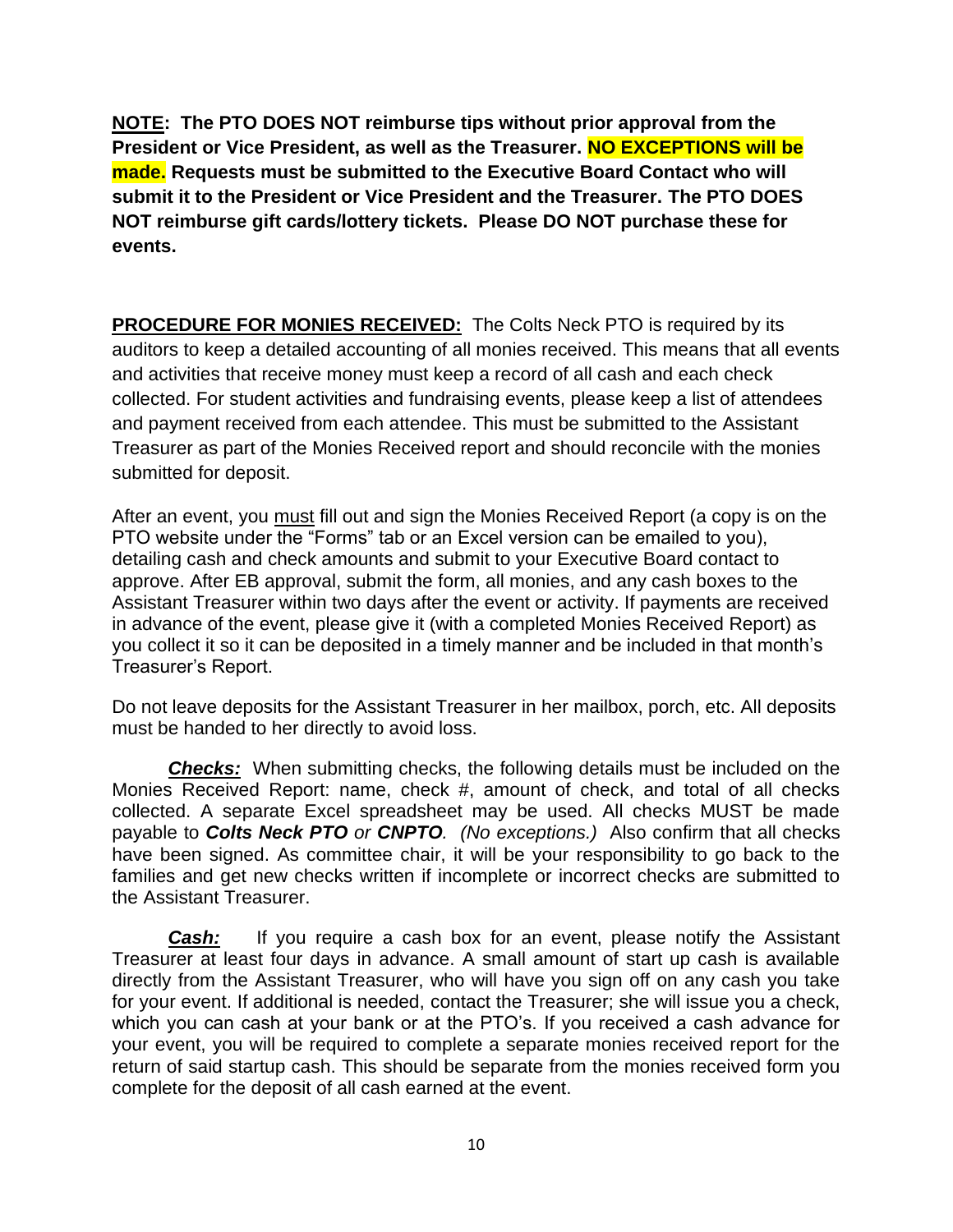Personal checks are the preferred form of payment for the PTO. When planning an event, please clearly indicate the amount and state "*Checks only, please, made payable to the CNPTO*."

All CNPTO committee chairs must sign the Expense and Monies Received Guidelines and Procedures acknowledgement form and return to either the Treasurer or the Assistant Treasurer before beginning any event that requires the receipt or expenditure of money.

Questions and concerns should be addressed to the Treasurer or Assistant Treasurer.

#### **Expense, Budget and General Financial**

Melanie Yale **Treasurer** treasurer@coltsneckpto.org 512-350-7722

#### **Receipts, Monies Received Report and Cash Boxes**

Vanessa Rahman Assistant Treasurer assistanttreasurer@coltsneckpto.org 732-261-2781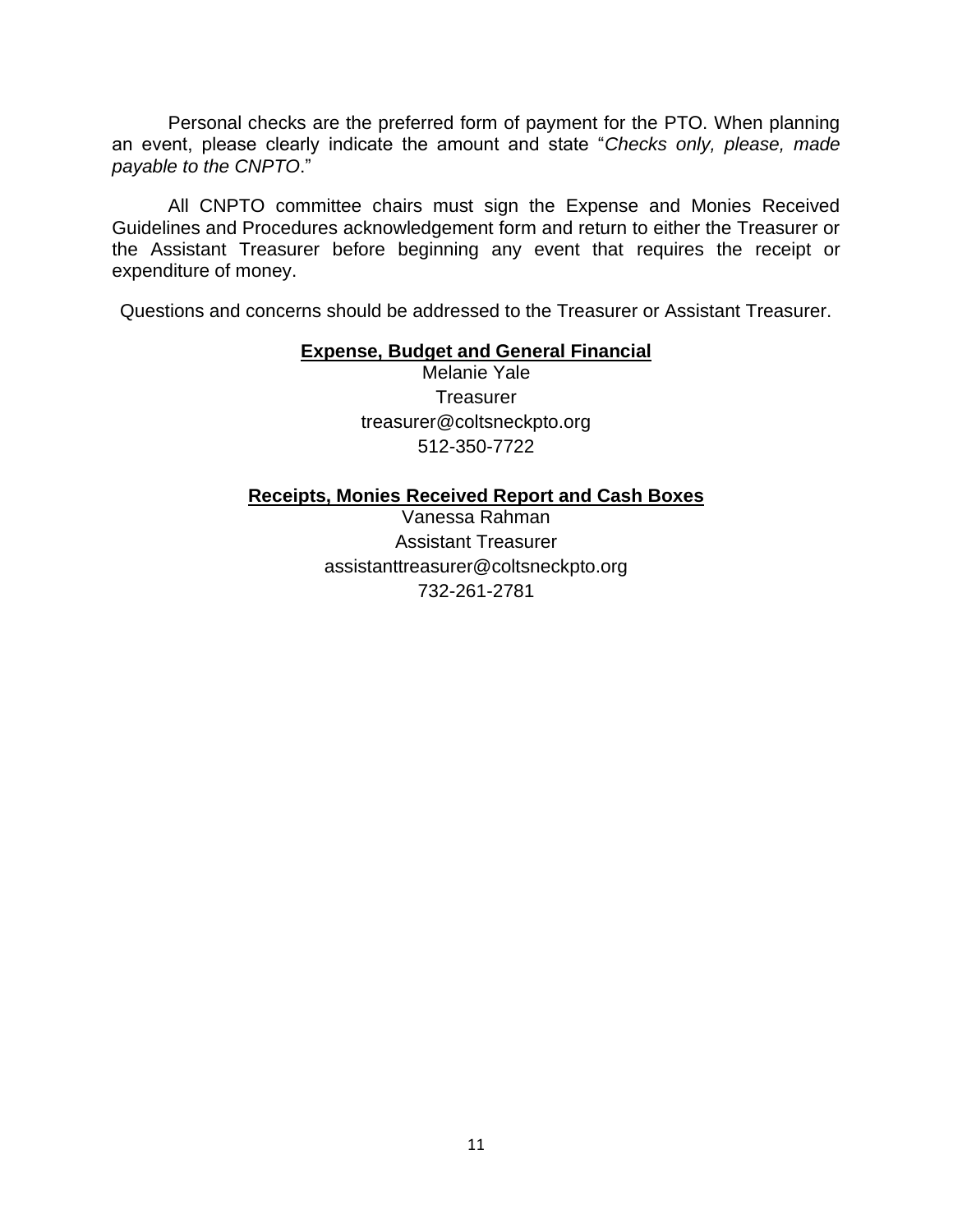Tax-Exempt Forms

CN PTO is a tax-exempt organization. When shopping for PTO events, please try to use the tax-exempt form whenever possible. Copies of taxexempt form are in your committee binder or please contact the Treasurer for a copy.

AC Moore – need card (ask Board Contact)

Acme – show form at checkout

Target – show form at checkout

5 Below – show form at checkout

Michael's – show form at checkout

Party Fair (Pond Road) – in system

Shop Rite – show form at checkout

Staples – in system

Walmart – need to apply for card (bring tax-exempt form and apply – when you get the card, please give it to the Treasurer for future use)

Wegmans – show form at checkout

If shopping at different stores, please show copy of form at checkout. If store requires additional information, please let the Treasurer know.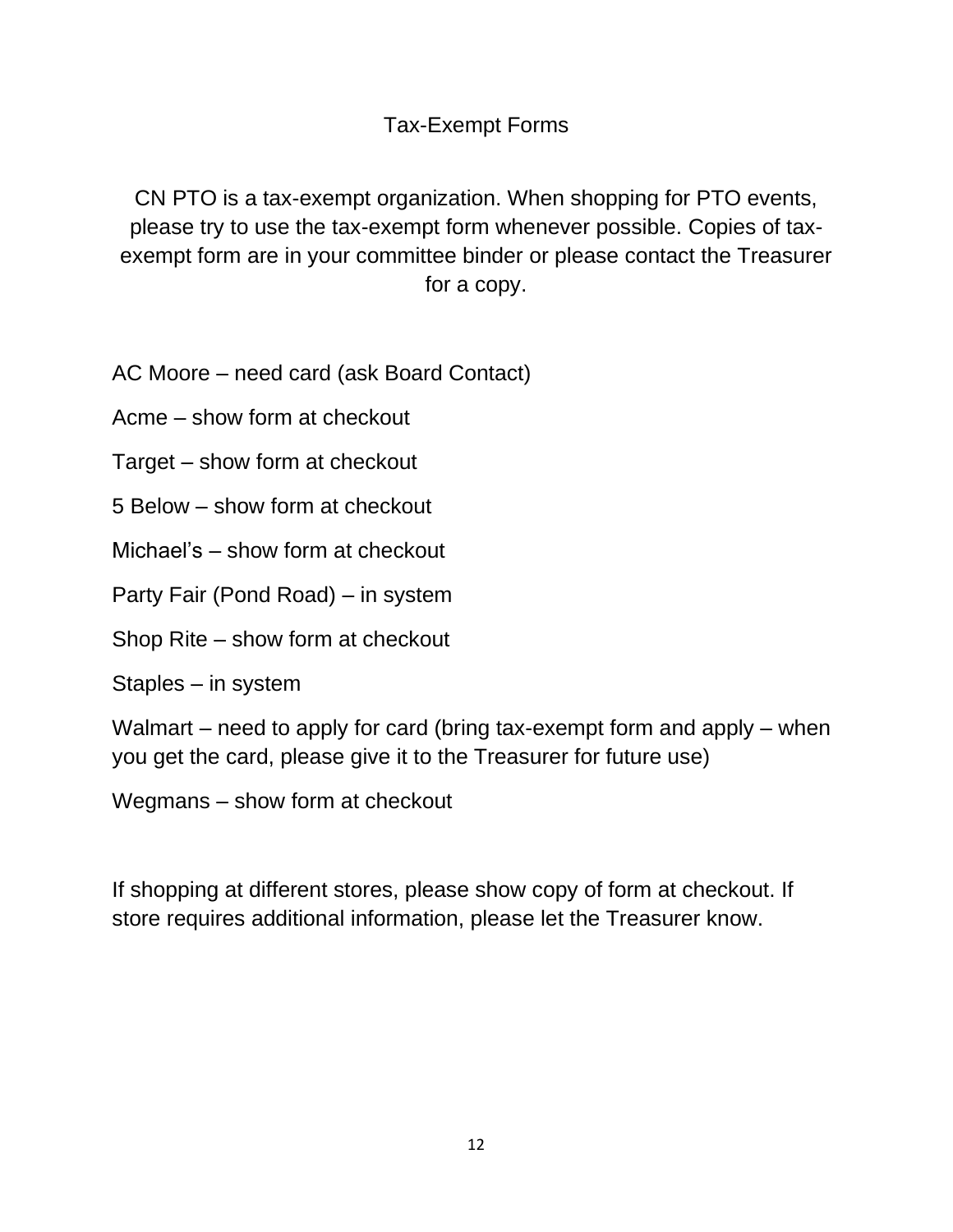

# **STUDENT ACTIVITY EVENT REVIEW AND RECAP**

Name of Event:

Date and Time of Event:

Was the event well attended? Yes No

How many children attended?

How many volunteers were needed?

What food if any did you have at the event?

1. What would you keep and/or change about the event?

2. Would you use the same location/DJ/amusement provider/food etc?

3. What challenges, if any, did you face in planning this event?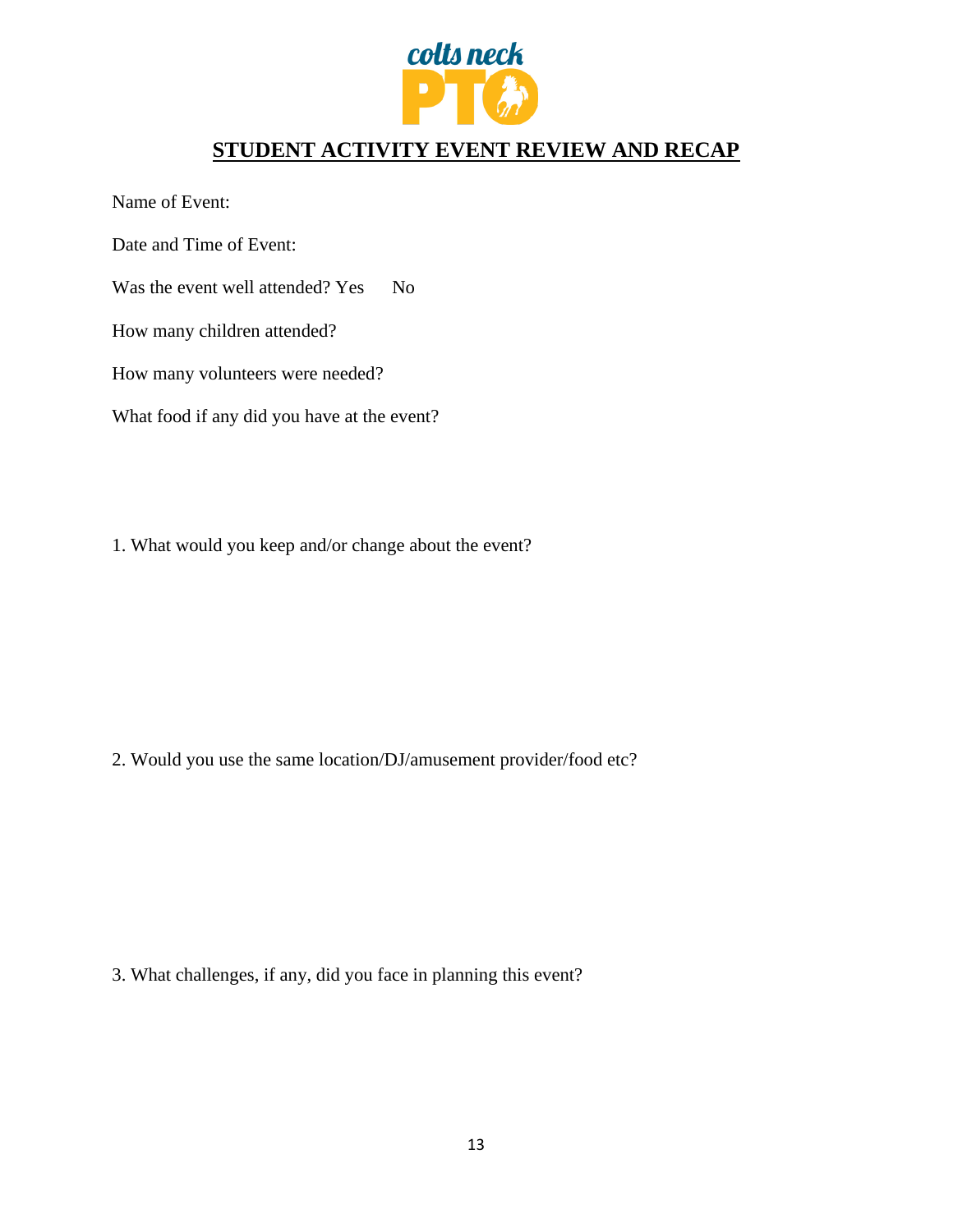4. Would you recommend the same event for next year's committee and why?

5. Please list any expenses, monies received etc. below.

6. Please attach any examples of flyers, copies of paperwork etc.

*Please keep a copy of this form in the PTO Binder and forward a copy to the PTO Student Activities Director.*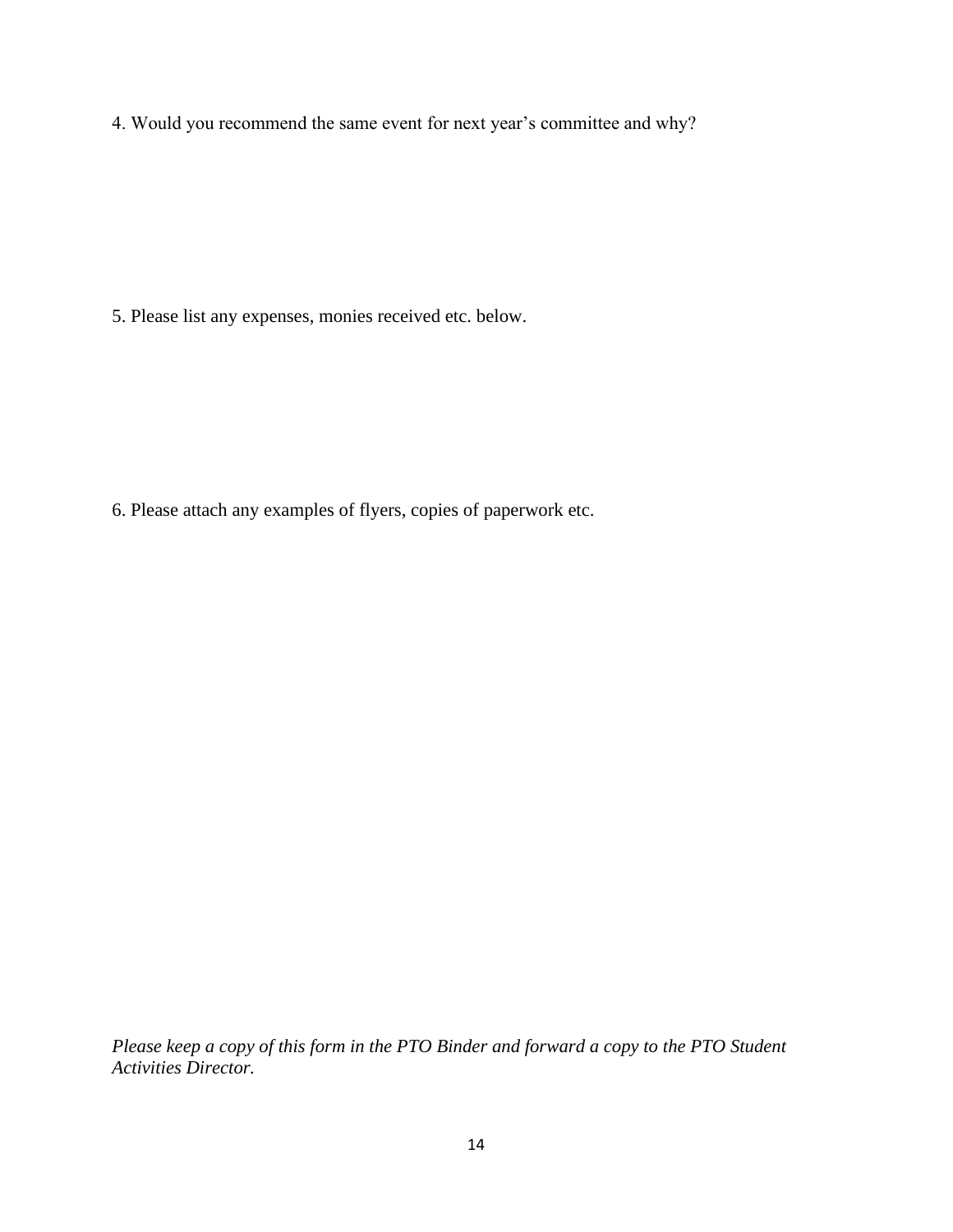# **ATTACHMENT E**

# **STUDENT ACTIVITIES –** *Quick Steps and Pointers*

1. Meet with your committee and find dates for activities as soon as possible. Dates and locations book quickly so it's best to do it early.

2. Confirm date with Student Activity Director.

3. Discuss activity and compare with previous activities.

4. Confirm activity with Student Activity Director.

5. Develop list of responsibilities:

− Budget

− Flyer, which should to go out at least 2 weeks before event and must be approved first

- − Reserve space at the school—contact the Student Activities Director.
- − Go over any food restrictions, especially for allergies

− Create a class list based on permission slips to use for signing in and out

− Contact chaperones and make sure you have a 1-8 ratio for younger grades and 1-10/15 for older. Better to have too many chaperones than too few. − Go over responsibilities with chaperones. They are there for job and not to socialize. It's best to have a few dads there. Make sure entrances/exits/bathrooms are covered.

6. No cell phones allowed at activities. They will be confiscated and left at check in/out table until the end.

7. One warning for inappropriate behavior. Next, a parent will be called and their names will be put on a list for future events (this must be confirmed with committee chairs).

8. Remember that these activities are strictly governed by PTO guidelines—it is a privilege, not a right. A tremendous amount of work and time goes into these activities and if everyone knows what is expected of them, it is a very rewarding experience.

9. Confirm your activity with school Admin. before event, especially if there are special instructions with janitors and audio/video.

10. Get there early for your activity so you are completely set up before children arrive. Clean up after your activity—the janitors always appreciate it and they don't mind some pizza and drinks as well.

11. Everyone must be signed out.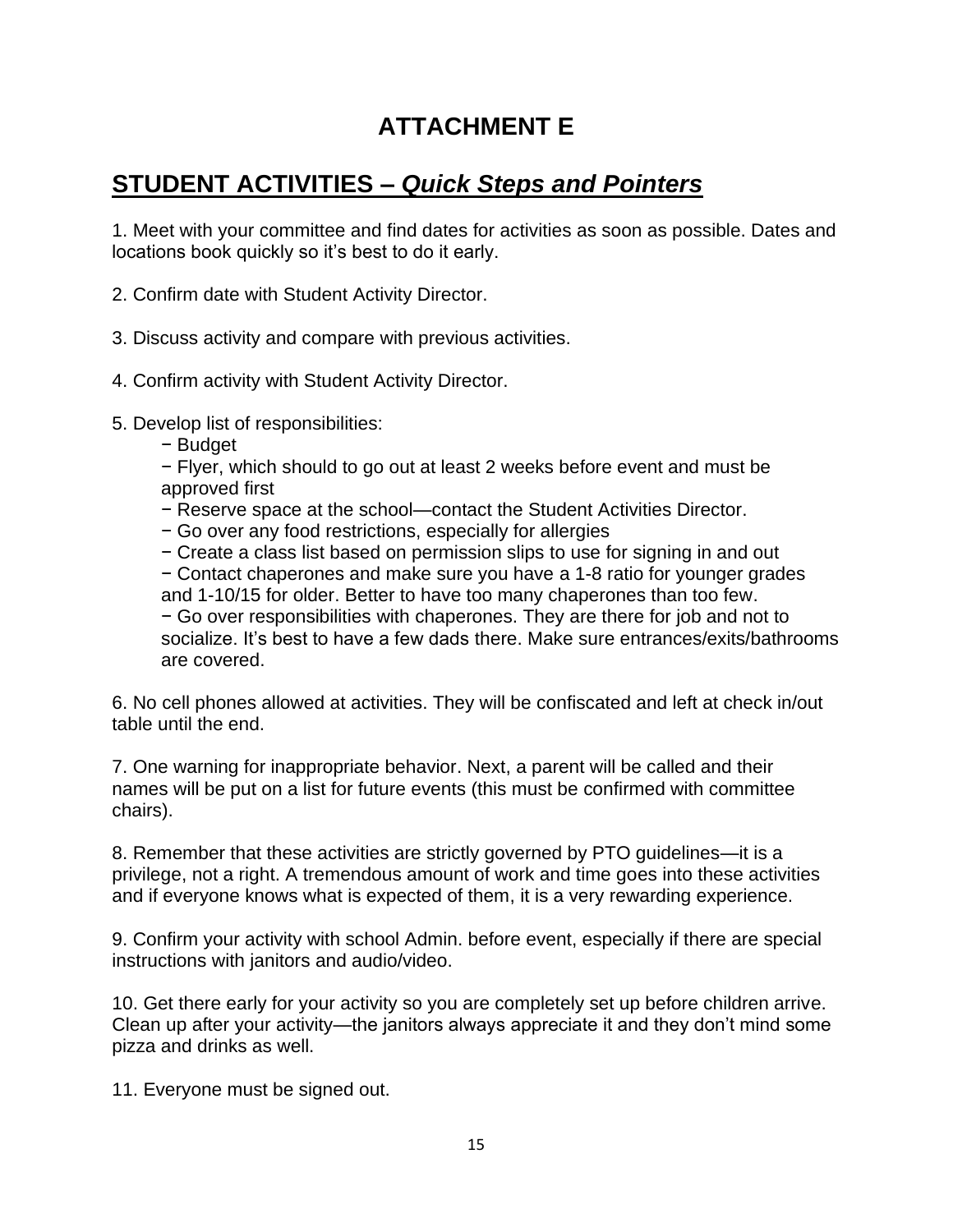12. Send out thank you email to your volunteers.

13. Fill out reimbursement form promptly, within 3 school days after event was held. Use tax ID number when making purchases for event.

14. There is no tipping allowed unless it has been preapproved. Send request to Student Activity Director before the event.

15. Keep to your budget, and please try not to charge more than \$15 per student.

16. You may have 1 event.

17. Be creative and ask for ideas.

18. You can ask for donations but note them for the next person so they don't think that item came from budget.

19. Don't be afraid to ask questions.

Have Fun! Your Children Will Love These Special Events!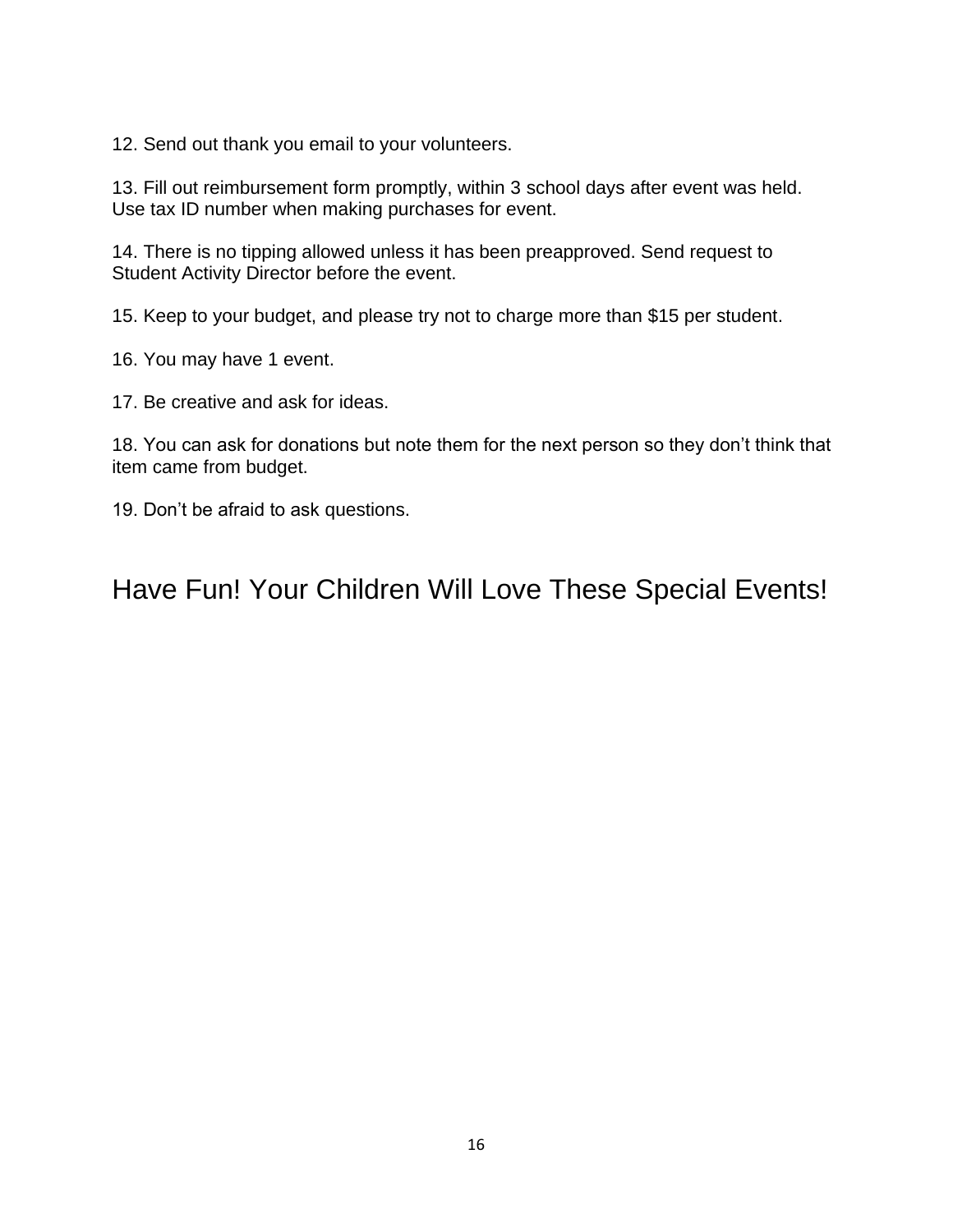# **STUDENT ACTIVITIES –** *Planning Procedures*

- Have a meeting with your Co-Chair as soon as possible to decide on the event you will be doing. (The events from previous years are mostly just suggestions. If you have an idea for another event please reach out to the Student Activities Director for approval)
- We try to hold most of the Student Activities in March, April, and May with a few exceptions. (8<sup>th</sup> Grade Dance, Pancake Breakfast and Ice Cream Social, 2<sup>nd</sup> Grade Carnival, and 5<sup>th</sup> Grade moving up party)
- Start researching the Facility, DJ and any other things you will need for your event as early as possible. Facilities and rentals book up early.
- Please get quotes from multiple vendors for anything that you are renting or purchasing. We want to make sure the money for these events are being spent as best as possible.
- Figure out your budget (what the PTO gives you to spend and what you will need to charge parents to make up the rest) and STICK TO IT! The PTO is not responsible for budget overages.
- Once you figure out what you need to book for your event you need to have an invoice as well as a Vendor Payment form (found on the PTO website under forms) filled out and handed in to the Student Activities Coordinator for approval. It will then be passed onto the treasurer who will issue the check.
- Please remember to try and get the best price on anything you need to purchase for the event (snacks, drinks, prizes) **USE OUR TAX EXEMPT FORM WHEREVER POSSIBLE**. You should keep a copy with you whenever you are purchasing something for the event.
- The only events that need to purchase gifts for the kids (other than some giveaways) are 2nd Grade Carnival (t-shirts) and 5th Grade Moving up Party (drawstring bags with CDMS logo). Please plan your budget accordingly. Absolutely NO gift cards/lottery tickets.
- Once your event is about a month out you will need to make a flyer to be sent home with the students. All flyers must include the PTO logo and must be stapled with a permission slip. They must be sent to the Student Activities Director for approval before distribution.
- You need to create a spreadsheet to keep track of students who hand in their permission slips, monies received as well as if they have an allergy. This spreadsheet can be printed out once completed and used as a sign in and sign out sheet at your event.
- You will receive a list of parents who have signed up to volunteer. Reach out to them a few weeks before to make sure they are okay to help now that you know the date of the event. You will need parents at the door to have parents sign their children in and out, parents keeping an eye on the bathrooms as well as parents just wandering around keeping an eye on everything. Certain events will require more or fewer parent volunteers, depending on the venue.